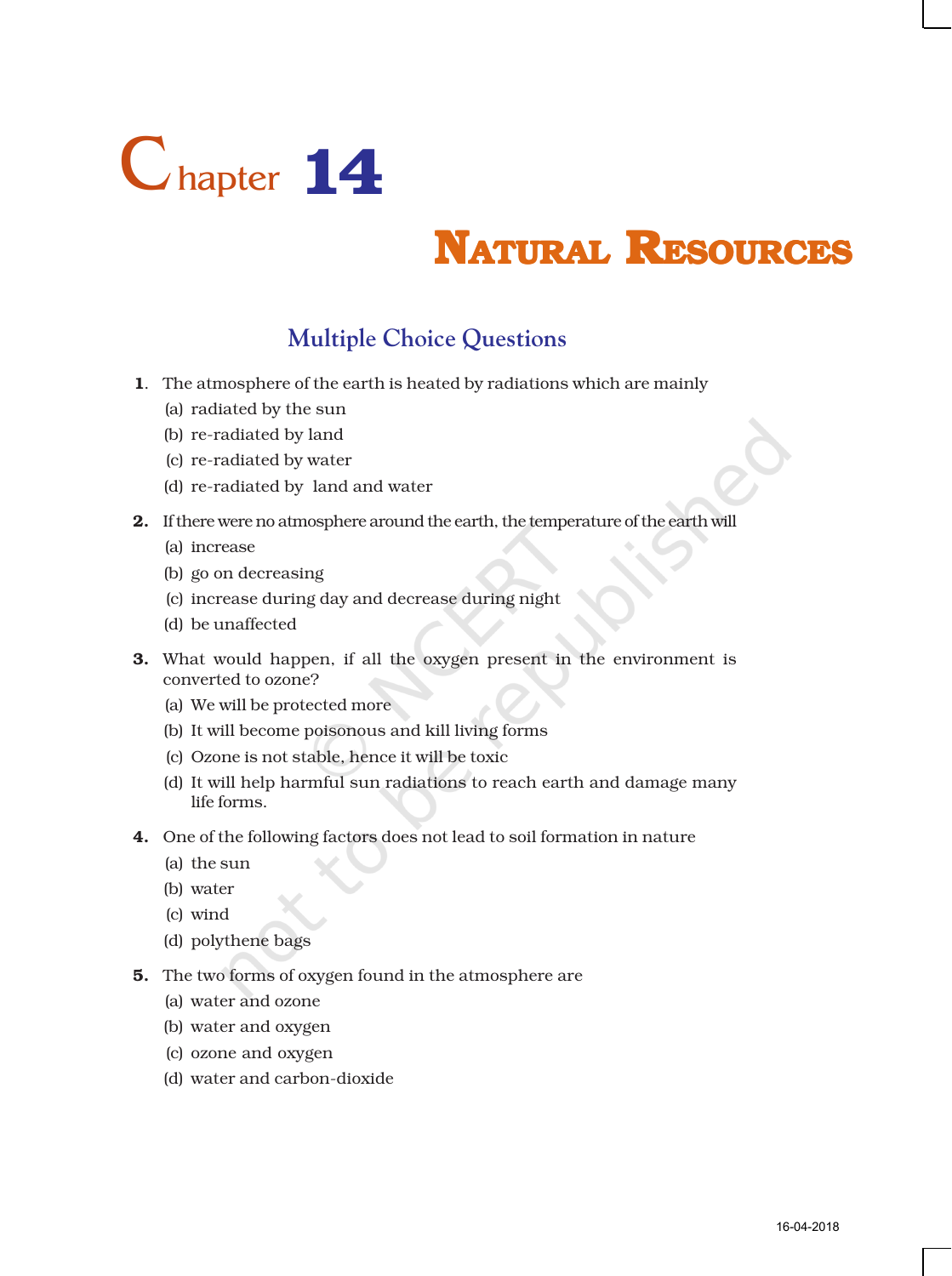- 6. The process of nitrogen-fixation by bacteria does not take place in the presence of
	- (a) molecular form of hydrogen
	- (b) elemental form of oxygen
	- (c) water
	- (d) elemental form of nitrogen
- 7. Rainfall patterns depend on
	- (a) the underground water table
	- (b) the number of water bodies in an area
	- (c) the density pattern of human population in an area
	- (d) the prevailing season in an area
- 8. Among the given options, which one is not correct for the use of large amount of fertilisers and pesticides?
	- (a) They are eco-friendly
	- (b) They turn the fields barren after some time
	- (c) They adversally affect the useful component from the soil
	- (d) They destroy the soil fertility
- 9. The nitrogen molecules present in air can be converted into nitrates and nitrites by
	- (a) a biological process of nitrogen fixing bacteria present in soil
	- (b) a biological process of carbon fixing factor present in soil
	- (c) any of the industries manufacturing nitrogenous compounds
	- (d) the plants used as cereal crops in field
- 10. One of the following processes is not a step involved in the water-cycle operating in nature
	- (a) evaporation
	- (b) transpiration
	- (c) precipitation
	- (d) photosynthesis
- 11. The term "water-pollution" can be defined in several ways. Which of the following statements does not give the correct definition?
	- (a) The addition of undesirable substances to water-bodies
	- (b) The removal of desirable substances from water-bodies
	- (c) A change in pressure of the water bodies
	- (d) A change in temperature of the water bodies
- 12. Which of the following is not a green house gas?
	- (a) Methane
	- (b) Carbon dioxide
	- (c) Carbon monoxide
	- (d) Ammonia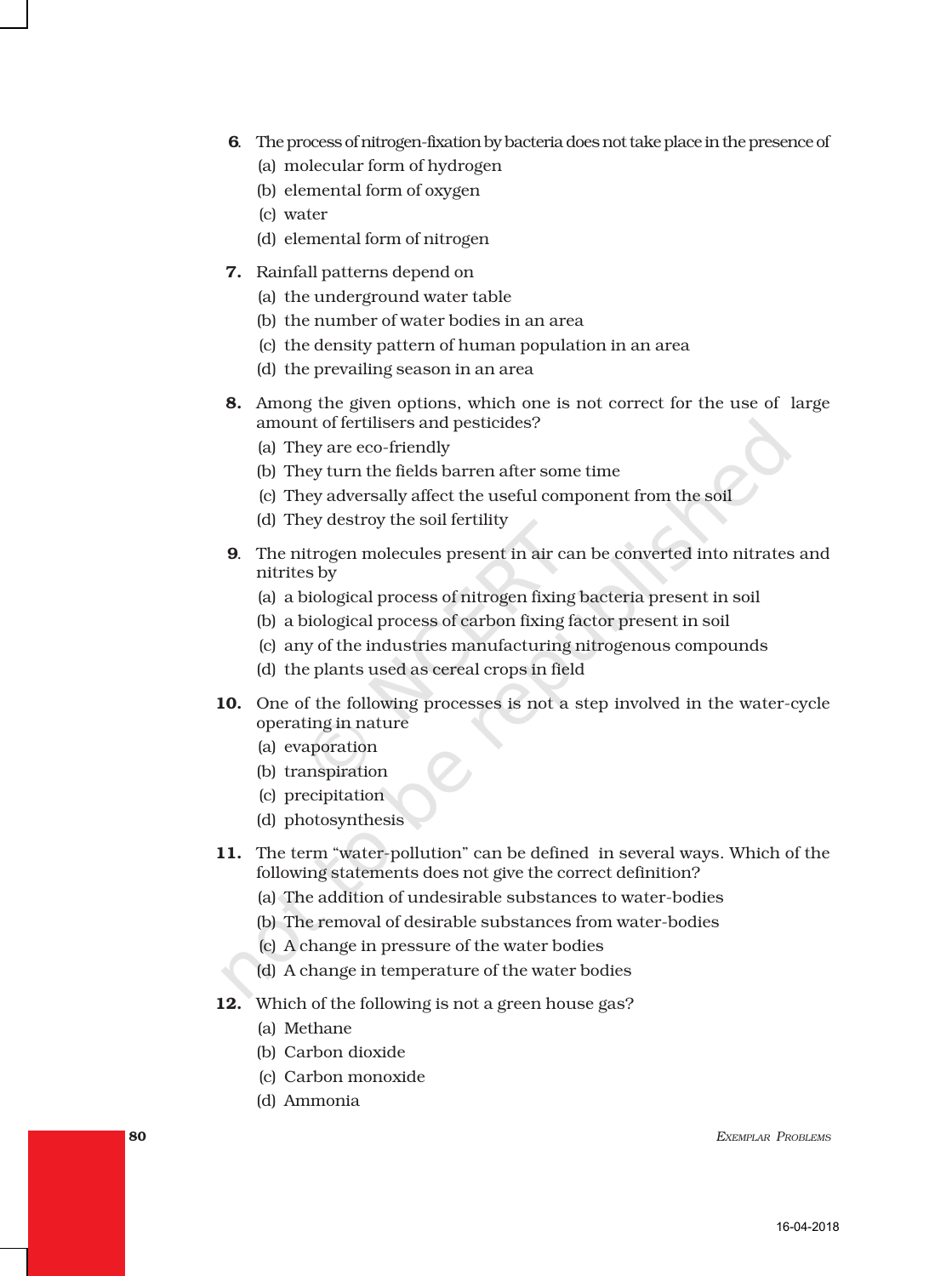- 13. Which step is not involved in the carbon-cycle?
	- (a) Photosynthesis
	- (b) Transpiration
	- (c) Respiration
	- (d) Burning of fossil fuels
- 14. 'Ozone-hole' means
	- (a) a large sized hole in the ozone layer
	- (b) thinning of the ozone layer
	- (c) small holes scattered in the ozone layer
	- (d) thickening of ozone in the ozone layer
- 15. Ozone-layer is getting depleted because of
	- (a) excessive use of automobiles
	- (b) excessive formation of industrial units
	- (c) excessive use of man-made compounds containing both fluorine and chlorine
	- (d) excessive deforestation.
- 16. Which of the following is a recently originated problem of environment?
	- (a) Ozone layer depletion
	- (b) Green house effect
	- (c) Global warming
	- (d) All of the above
- 17. When we breathe in air, nitrogen also goes inside along with oxygen. What is the fate of this nitrogen?
	- (a) It moves along with oxygen into the cells
	- (b) It comes out with the CO<sub>2</sub> during exhalation
	- (c) It is absorbed only by the nasal cells
	- (d) Nitrogen concentration is already more in the cells so it is not at all absorbed.
- 18. Top-soil contains the following
	- (a) Humus and living organisms only
	- (b) Humus and soil particles only
	- (c) Humus, living organisms and plants
	- (d) Humus, living organisms and soil particles.
- 19. Choose the correct sequences
	- (a) CO<sub>2</sub> in atmosphere  $\rightarrow$  decomposers  $\rightarrow$  organic carbon in animals  $\rightarrow$ organic carbon in plants
	- (b) CO<sub>2</sub> in atmosphere  $\rightarrow$  organic carbon in plants  $\rightarrow$  organic carbon in animals → inorganic carbon in soil
	- (c) Inorganic carbonates in water  $\rightarrow$  organic carbon in plants  $\rightarrow$  organic  $carbon in animals \rightarrow scavengers$
	- (d) Organic carbon in animals  $\rightarrow$  decomposers  $\rightarrow$  CO<sub>2</sub> in atmosphere  $\rightarrow$ organic carbon in plants

*ATURAL RESOURCES* 81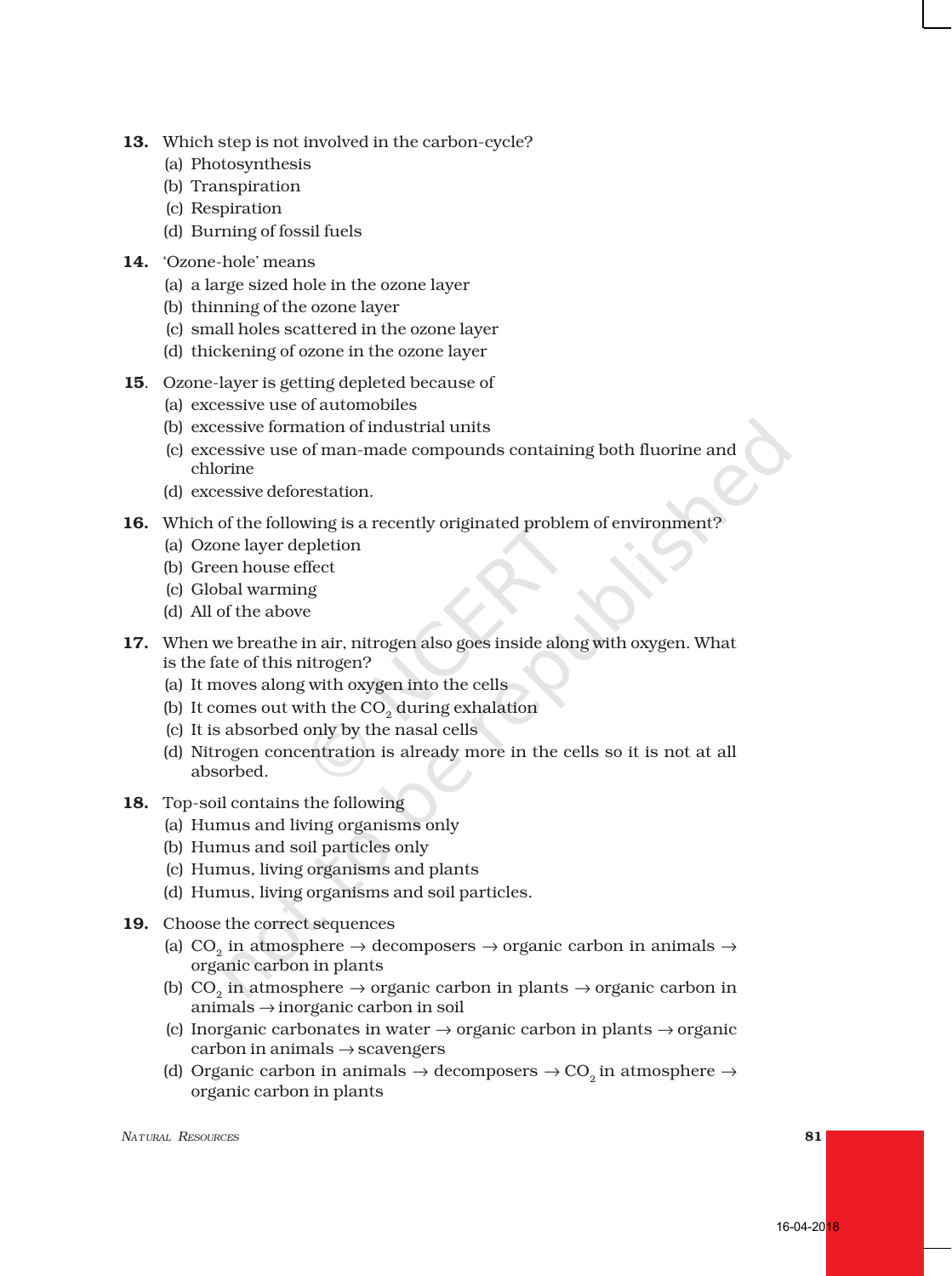- 20. Major source of mineral in soil is the
	- (a) parent rock from which soil is formed
	- (b) plants
	- (c) animals
	- (d) bacteria

#### 21. Total earth's surface covered by water is

- (a) 75%
- (b) 60%
- (c) 85%
- (d) 50%
- 22. Biotic component of biosphere is not constituted by
	- (a) producers
	- (b) consumers
	- (c) decomposer
	- (d) air
- 23. An increase in carbondioxide content in the atmosphere would not cause
	- (a) more heat to be retained by the environment
	- (b) increase in photosynthesis in plants
	- (c) global warming
	- (d) abundance of desert plants
- 24. Oxygen is returned to the atmosphere mainly by
	- (a) burning of fossil fuel
	- (b) respiration
	- (c) photosynthesis
	- (d) fungi
- 25. Low visibility during cold weather is due to
	- (a) formation of fossil fuel
	- (b) unburnt carbon particles or hydrocarbons suspended in air
	- (c) lack of adequate power supply
	- (d) none of these
- 26. Growth of Lichens on barren rocks is followed by the growth of
	- (a) moss
	- (b) ferns
	- (c) gymnosperms
	- (d) algae
- 27. Marked temperature changes in aquatic environment can affect
	- (a) breeding of animals
	- (b) more growth of aquatic plants
	- (c) process of digestion in animals
	- (d) availability of nutrients.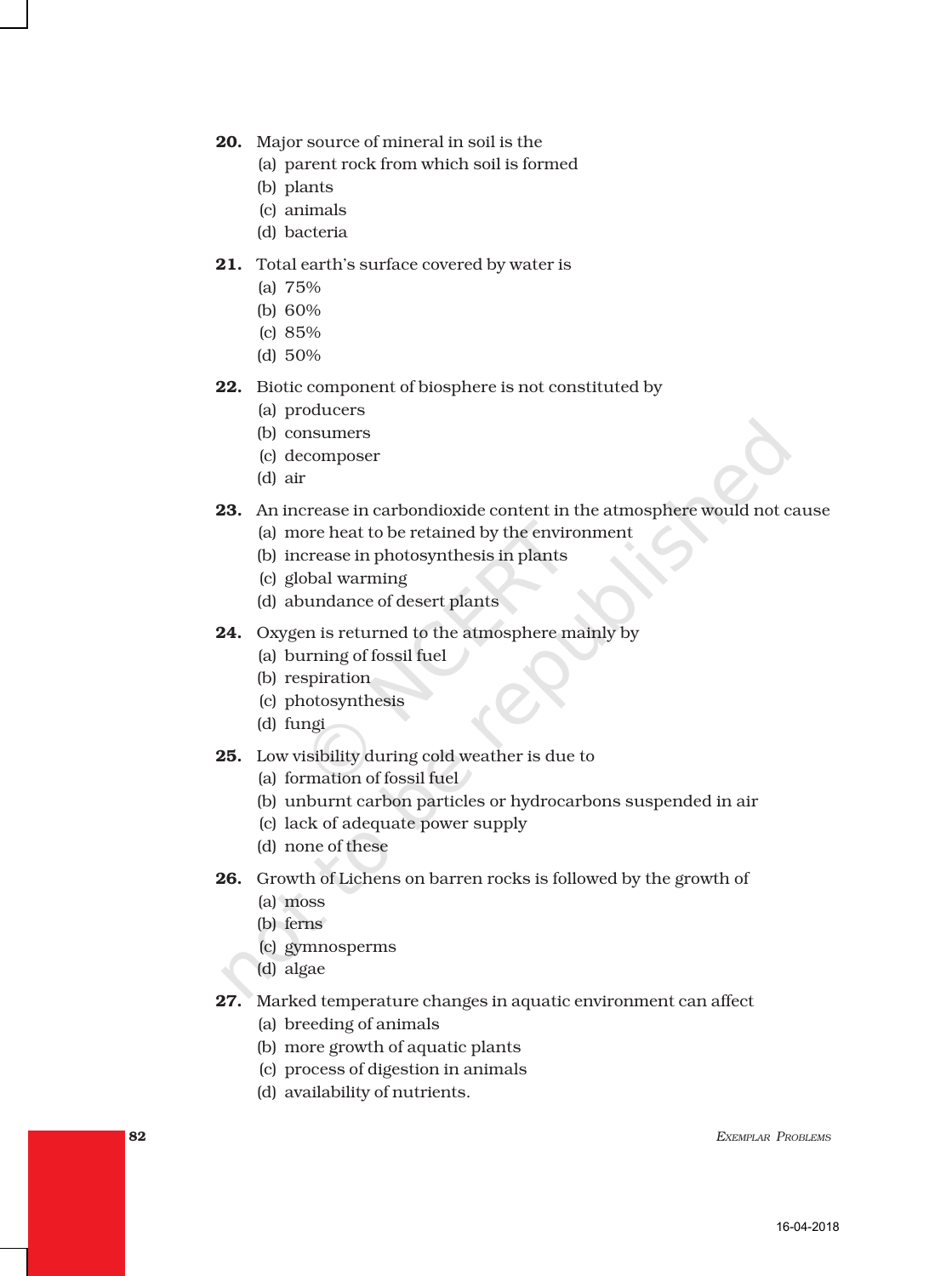- 28. Soil erosion can be prevented by
	- (a) raising forests
	- (b) deforestation
	- (c) excessive use of fertilizer
	- (d) overgrazing by animals
- 29. What happens when rain falls on soil without vegetational cover?
	- (a) Rain water percolates in soil efficiently
	- (b) Rain water causes loss of surface soil
	- (c) Rain water leads to fertility of the soil
	- (d) Rain water does not cause any change in soil
- 30. Oxygen is harmful for
	- (a) ferns
	- (b) nitrogen fixing bacteria
	- (c) chara
	- (d) mango tree

### **Short Answer Questions**

- 31. Rivers from land, add minerals to sea water. Discuss how?
- 32. How can we prevent the loss of top soil?
- 33. How is the life of organisms living in water affected when water gets polluted?
- 34. During summer, if you go near the lake, you feel relief from the heat, why?
- 35. In coastal area, wind current moves from the sea towards the land during day; but during night it moves from land to the sea. Discuss the reason.
- 36. Following are a few organisms

(a) lichen (b) mosses (c) mango tree *(d)* cactus Which among the above can grow on stones; and also help in formation of soil? Write the mode of their action for making soil.

- 37. Soil formation is done by both abiotic and biotic factors. List the names of these factors by classifying them as abiotic and biotic?
- 38. All the living organisms are basically made up of C, N, S, P, H and O. How do they enter the living forms? Discuss.
- 39. Why does the percentage of gases like oxygen, nitrogen and carbon dioxide remain almost the same in the atmosphere?
- 40. Why does moon have very cold and very hot temperature variations eg, from -190°C to 110°C even though it is at the same distance from the sun as the earth is?